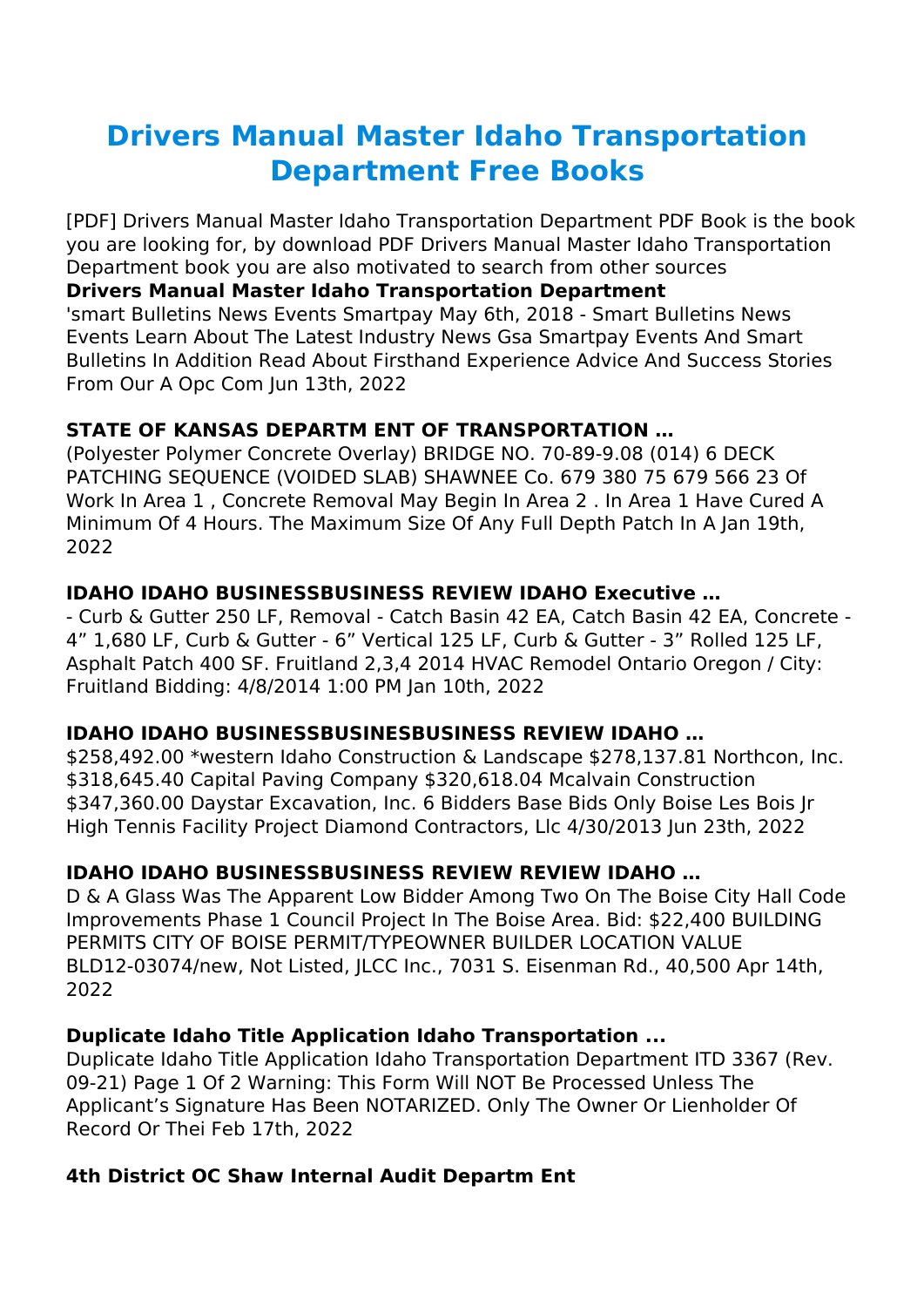E C F Supe Dit De Of S 3rd District Todd Spitzer ITING US E Service Ments A No. 1349 Million Vend E. Of The 12 Vendors. 30, 2013, Dition, One R Detail And Rking Retiree Sections 31 The Payroll D Tablished Ve S Not Includ 02 In Dupli G Retiree/ext No. Of W Retir R77 Y19 Y 3 N 8 Y10 R 5 S2 S2 S1 R1 L 128 May 5th, 2022

#### **Sl Name Date Of Age Designatio Date Of Departm Experie ...**

Sharira 1 Month 5997 Drgsmeher87@gmail.c Om 9937920591 7 Dr. Muralidhar Kurrey 01.07.1984 36 Reader MD Ayu 19.02.21 Kriya Sharira 5 Years CG01952 AYURVED Drmdkurrey@gmail.co M 8 Dr.Bibhudatta Sharma 24.06.1988 32 Le Jun 23th, 2022

#### **Gib Lewis Chaplainc Y Departm Ent Chapla Incy Se Cretary ...**

On Death Notifications, We Will Send A Condolence Card To Each During Three (3) Intervals Following The Death Of A Loved One: 1 Month, 5 Months, And 1 Year. These Time Frames Do Not Need To Be Exact. A Card Will Be Jun 21th, 2022

#### **U.S. DEPARTM ENT O F PWC FACILITY INSPECTION INITIAL …**

Oct 16, 2017 · 21. Rescue Throw Bag Or Rescue Heaving Line (minimum 50 Feet) 22. Towline (minimum 30 Feet) 23. PWC Tool Kit 24. Inspect Orviewed Reg/Doc Papers F Ownership 25. Attached Assent & Authorization Form For Multiple Owners 26. Attach Info Requirements For Corporate Owned Facilities 27. Attached Authorization For Corporate Offer For Use 28. Feb 22th, 2022

#### **February 2021 September 2018 Connecticut Departm M**

Diversified Technology Consultants, Inc. February 2021 Task 210 – Subsurface Site Investigation Replacement Of Bridge No. 00617 SR800 Over Mad River - Winchester State Project No. 0162-0155, Assignment No. 218-6352 1 1.0 INTRODUCTION On Behalf Of The Connecticut Department Of Transportation (CTDOT), Diversified Technology Jun 10th, 2022

## **DEPARTM ENT: Hospital Administration REVISED: …**

St. Jude Medical Center And Many Of Its Affiliates Are Not-for-profit, Tax-exempt Entities. As Such, The Requirements For Organizations Not Taxed Under Section 501(c)(3) Of The Internal Revenue Code And Similar Provisions Of State Law Must Be Followed. Employees Shall Not Use St. Jude Medical Center Resources Or Property For Private Use Or Benefit. Jun 15th, 2022

## **'ED STATES U. S. DEPARTM ENT OF COMMERCE National …**

Large Schools Of Mature Fish Spawn In The Autumn, Usually Over A Rocky Bottom At Depths Of 12 Or More Feet. A Large Herring Scales. Pearl Essence, The Silvery Substance Of The Herring, Is A Costly Ingredient Of Paints, Ceramics, Costume Jewelry, And Even Lipstick. Female May … May 12th, 2022

## **IDAPA 11 – IDAHO STATE POLICE Idaho State Police Motor ...**

The SAE Ground Vehicle Lighting Standards Manual, 2009 Edition, And SAE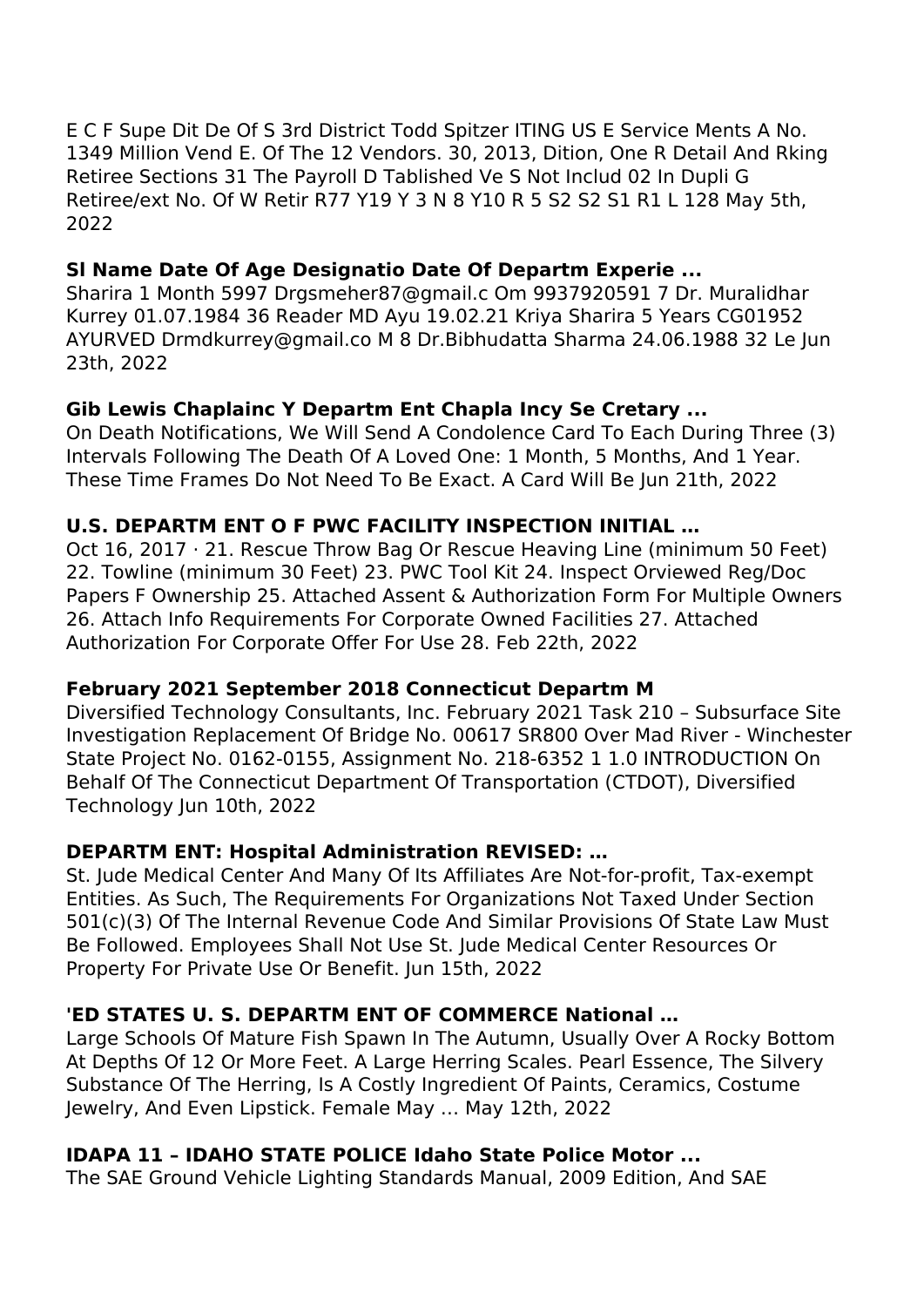## **IDAHO FAMILY LAW HANDBOOK - Idaho State Bar**

Idaho . Family Law Handbook . 6th Edition 2015 . Editor At Large: Frederick Zundel, Esq. With Special Thanks To Mary Huneycutt, Carole Wesenberg, And Their Students At The Idaho State University Paralegal Studies Program Apr 11th, 2022

# **TREE TRIMMING ORDINANCE - Idaho Falls, Idaho**

TO ENSURE PUBLIC SAFETY IN RIGHTS-OF-WAY, The City Of Idaho Falls Has Tree Trimming Requirements. A Right-of-way Is A Public Space That Needs To Be Maintained Free And Clear Of Any Obstructions. The City's Tree Trimming Ordinance Is Designed To Improve Visibility Of Stop Signs, Traffic Signals, Street Name Signs And Other Items Related Jun 9th, 2022

# **Idaho Policy For WIOA Eligible Training Providers Idaho ...**

Note: The Eligible Training Provider List Is Used Only To Provide Occupational Skills Training Services. Basic Skills Training, "soft" Skills Training, Or Other Workforce Preparation Training Services (see Appendix C For Definitions And Examples) Do Not Train Individuals For A Particular Occupation. Not Considered Occupational Skills Training: Jan 12th, 2022

# **Idaho State Bar And Idaho Law Foundation Social Media …**

Idaho State Bar And Idaho Law Foundation Social Media Policy . 1. Introduction "Social Media" Is A Term Commonly Given To Websites And Online Applications Which Allow Users To Interact With Each Other By Sharing Information. Social Media Involves The Creation Of Communities Jun 24th, 2022

# **IDAHO MILITARY MUSEUM Boise, Idaho Position Description**

Executive Director/Chief Curator . Suspense: 1 September 2017 . Pay: \$1210/month, Approximately 30 Hours A Week. No Other Benefits. How To Apply: Send Or Deliver Cover Letter And Resume To Idaho Military History Museum C/O Jeff Packer 4040 West Guard Street Boise, Idaho 83705. Job Statement: Jun 5th, 2022

## **Your Health Idaho BOISE, IDAHO MAY 21, 2019**

Vulnerable Idahoans Can Resume Public Interactions, But Should Practice Physical Distancing, Minimizing Exposure To Social ... Insurance Company WAIVED WAIVED NOT WAIVED SelectHealthBenefit Assurance Company WAIVED WAIVED WAIVED May 20th, 2022

## **Chris Huskinson Idaho Falls, Idaho**

-As Chief Photographer Took Pictures Of Events And News, Processed Film, Printed Images And Assisted In The. Newspaper Layout. 1990-1993 Freelance Photographer; Ketchum, Idaho -Supplied Stock Images To Allsport Stock Agency, F-Stop. Photo Agency, Associated Press, And Vari Mar 9th, 2022